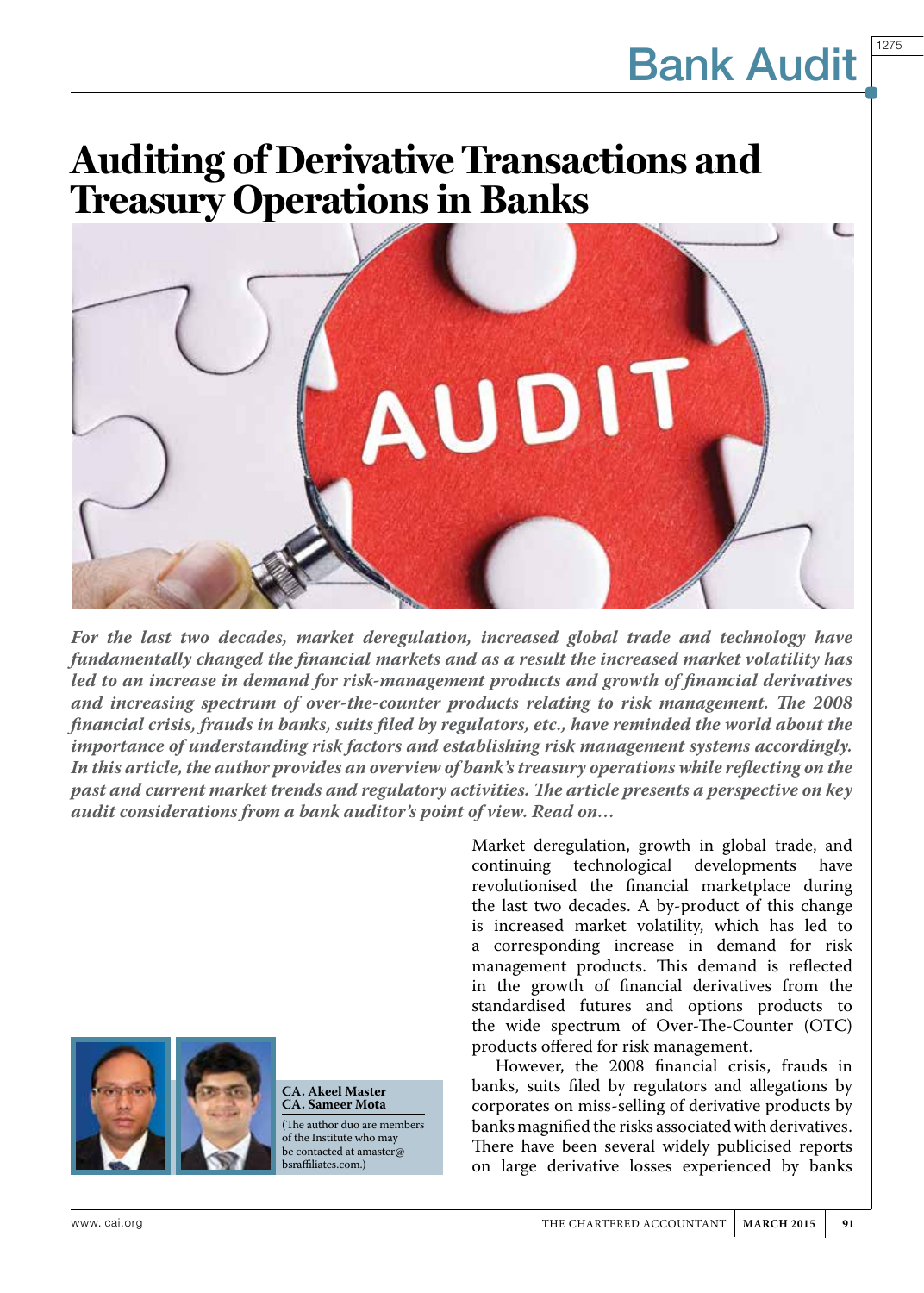Financial derivatives are simply financial contracts in which the promised payoffs are derived from the value of the underlying, which is often an asset price (stock price) or rate (interest rate on treasury bills). Derivatives are either exchange-traded or OTC.

and corporates. Contributing to these losses were inadequate board and senior management oversight, excessive risk-taking, insufficient understanding of the products, and poor internal controls. These events serve as a reminder of the importance of understanding the various risk factors associated with business activities and establishing appropriate risk management systems to identify, measure, monitor, and control exposure.

#### Treasury Operations of Banks: An **Overview**

A treasury department is generally segregated into a three-tier structure, namely Front Office (FO), Middle Office (MO) and Back Office (BO). This structure is also ideal in terms of implementing best practice from a control environment stand point. The roles of each of these segments are summarised below:

**FO** - The dealing room responsibilities of a treasury department resides with the *Head of Treasury/ Chief Dealer*. Chief Dealer would have various dealers who would specialise in different treasury products and hence would individually be responsible for specific *desks* – which would each represent a product, *i.e.*, fixed income, money market, foreign exchange, derivatives, *etc*. Dealers will maintain their individual trading book. The Chief Dealer will fix the maximum size of the individual trading book of each dealer, within the overall stipulated trading book size.

**MO** – It is responsible for setting up control points and risk mitigating thresholds for transactions to be undertaken by FO. MO monitors the limits and tracks the performance of the portfolios. MO monitors various risks like liquidity risk, credit risk and market risk.

**BO** – BO is responsible for the trade payment and settlement functions. BO is responsible for meticulous compliance with regulatory requirements and responsible for timely submission of regulatory and other MIS reports. Some of the important functions of BO are:

1 Validating trades with supporting evidences – confirmations, conversation slips, *etc*;

- 2 Reconciliations intersystem, *nostro,*  position, intra-desk, custodian and others;
- 3 Trade settlement;<br>4 Accounting: and
- Accounting; and
- 5 MIS reports.

### Derivatives Landscape

Financial derivatives are simply financial contracts in which the promised payoffs are derived from the value of the *underlying*, which is often an asset price (stock price) or rate (interest rate on treasury bills). Derivatives are either exchange-traded or OTC. Institutions and dealers trade futures, certain option, and other standardised contracts under uniform rules through an organised exchange. OTC derivatives are privately traded instruments (primarily swap, option, and forward contracts) customised to meet specific needs and for which the counterparty is not an organised exchange. As a result, although OTC derivatives are more flexible, they potentially involve higher credit and liquidity risk.

### Use of Derivatives

Derivatives have become an integral part of the financial markets because they can serve several economic functions. Derivatives can be used to reduce business risks, expand product offerings to customers, trade for profit, manage capital and funding costs, and alter the risk-reward profile of a particular item or an entire balance sheet.

At a broader level, derivatives are used for the following two objectives:

- Speculation: Speculation involves the objective of profiting by entering into an exposed position.
- Risk Management: Most institutions that use derivatives do so to increase or decrease risks associated with existing or anticipated on- or offbalance-sheet transactions, not for speculation.

### Derivative Market in India

In order to manage the currency risk, it was felt necessary to construct a menu of derivative products available to the end-users. Accordingly, the Reserve Bank of India (RBI) introduced a wide array of hedging instruments. The Reserve Bank of India Act, 1934 empowers RBI to regulate OTC products providing necessary legal and regulatory mechanism. The major elements of this regulatory framework include a broad specification of products to be permitted, nature of participants in the markets, distinct responsibilities for market makers and users for all OTC derivatives, pricing, effective reporting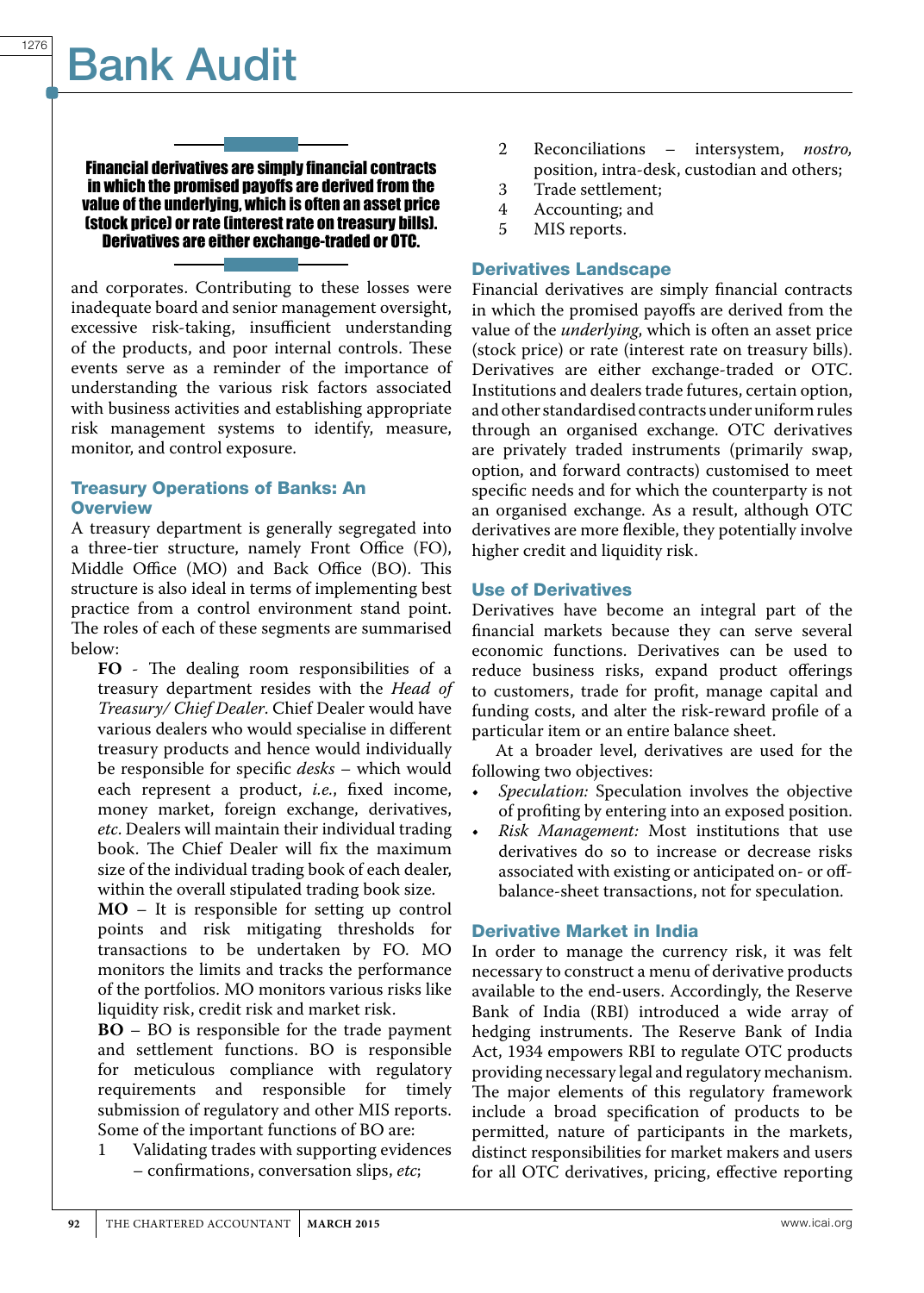1277

systems for capturing systemic information and focus on developing market infrastructure for posttrade clearing and settlement.

### Derivative Products

Here's a quick look at the basic derivative contracts and variations:

- Forward contracts are contracts negotiated between two parties to purchase and sell a specific quantity of a financial instrument, foreign currency, or commodity at a price specified at origination of the contract, with delivery and settlement at a specified future date.
- *Forward-rate agreements* are widely used to manage interest rate risk, are forward contracts that specify a reference interest rate and an agreed-upon interest rate (one to be paid and one to be received) on an assumed deposit until a specified future date.
- Futures contracts are forward-based contracts to make or take delivery of a specified financial instrument, foreign currency, or commodity at a specified future date or during a specified period at a specified price or yield. Futures are standardised contracts traded on an organised exchange.
- *Interest-Rate Swaps* (IRS) are where one party generally agrees to make periodic payments, which are fixed at the outset of the swap contract. The counterparty agrees to make variable payments based on a market interest rate (index rate).
- Foreign-currency swaps are used to fix the value of foreign exchange transactions that will occur in the future. Foreign-currency swap contracts are also used to transfer a stream of cash flows denominated in a particular currency or currencies into another currency or currencies.
- Option contracts are traded on an exchange or OTC. Option contracts allow, but do not require, the holder (or purchaser) to buy (call) or sell (put) a specific or standard financial instrument, at a specified price during a specified period (an American option), at a specified date (a European option), or dates (a Bermudian option).

Besides the above, there are multiple variants and combinations of swaps and options contracts such as basis swaps, equity swaps, commodity and mortgage swaps, interest rate caps, floors, collars and swaptions.

An auditor needs to obtain reasonable assurance to state whether an adequate internal controls system is maintained and whether such internal financial controls system operated effectively in the bank in all material respects with respect to financial reporting.

### Inherent Risks in Derivatives

Although derivatives are valuable tools for banks, like all financial instruments they contain risks that must be managed. Managing these risks should not be considered unique or singular. Rather, doing so should be integrated into the bank's overall risk management structure. Fundamentally, the risk of derivatives is a function of the timing and variability of cash flows. These risks have been explained below:

| <b>Risks</b>    | <b>Definition</b>                          |  |  |
|-----------------|--------------------------------------------|--|--|
| Counterparty    | This is the risk of that the               |  |  |
| credit risk     | counterparty to a transaction              |  |  |
|                 | could default or deteriorate in            |  |  |
|                 | creditworthiness before the final          |  |  |
|                 | settlement of a transaction's cash         |  |  |
|                 | flows. In accounting terms this            |  |  |
|                 | risk could be quantified through           |  |  |
|                 | a valuation adjustment known as            |  |  |
|                 | Credit Value Adjustment (CVA)/             |  |  |
|                 | Debit Value Adjustment (DVA).              |  |  |
| Settlement risk | Settlement risk is the related             |  |  |
|                 | exposure that counterparty may fail        |  |  |
|                 | to perform under a contract after          |  |  |
|                 | the institution has delivered funds        |  |  |
|                 | or assets according to its obligations     |  |  |
|                 | under the contract. Settlement             |  |  |
|                 | risk relates almost solely to OTC          |  |  |
|                 | derivative contracts.                      |  |  |
| Concentration   | Concentration risk broadly defines         |  |  |
| risk            | the sensitivity of the entity to an        |  |  |
|                 | excessive concentration of exposure        |  |  |
|                 | to specific counterparties, industry       |  |  |
|                 | sectors, geographical locations, or        |  |  |
|                 | individual transactions.                   |  |  |
| Market risk     | Market risk relates broadly to             |  |  |
|                 | economic losses due to adverse             |  |  |
|                 | changes in the fair value of the           |  |  |
|                 | derivative. This can be extended to        |  |  |
|                 | include price risk and liquidity risk.     |  |  |
| Price risk      | Price risk relates to changes in the       |  |  |
|                 | level of prices due to changes in (a)      |  |  |
|                 | interest rates, (b) foreign exchange       |  |  |
|                 | rates, or (c) other factors that relate to |  |  |
|                 | market volatilities of the rate, index,    |  |  |
|                 | or price underlying the derivative.        |  |  |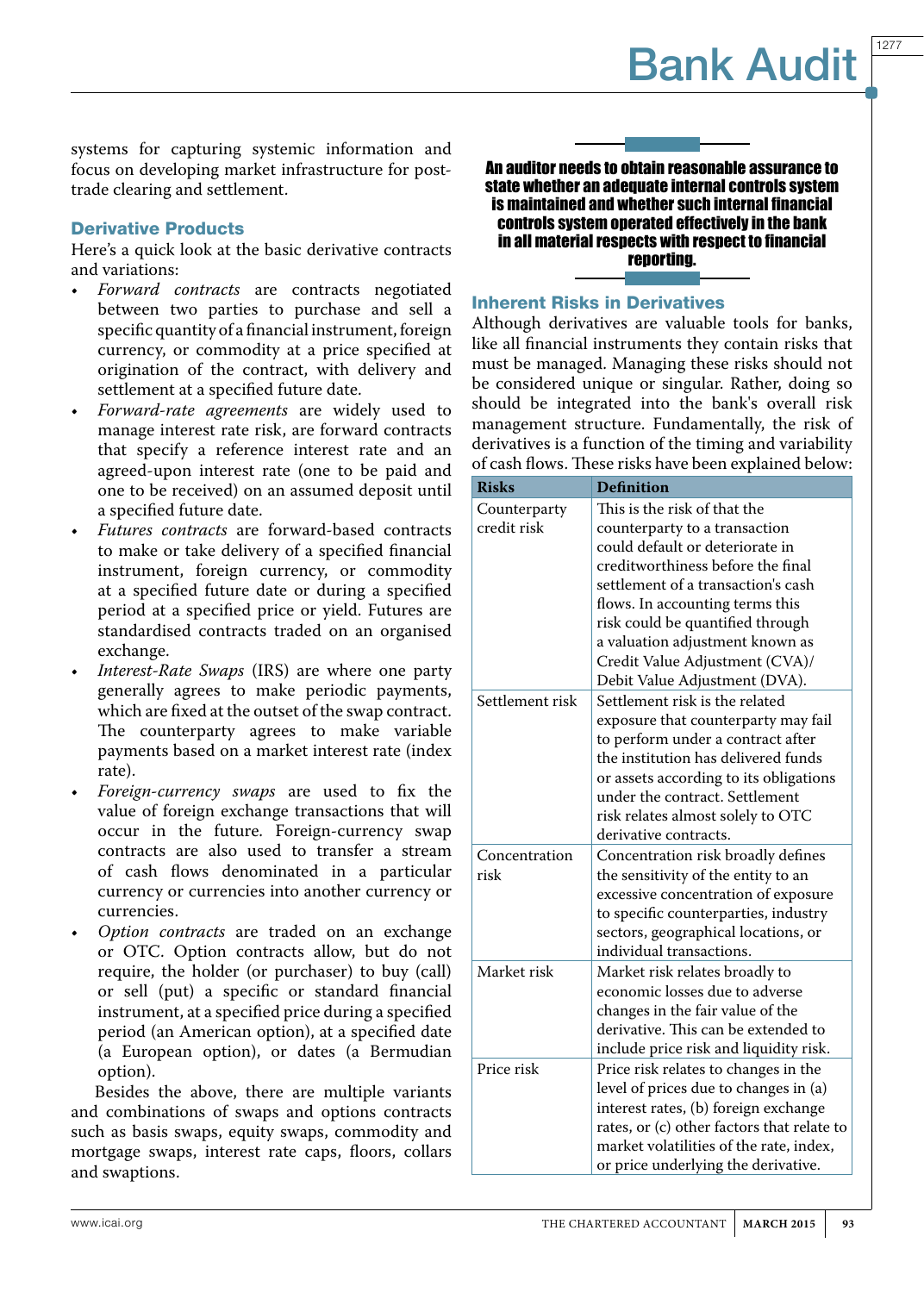| <b>Risks</b>               | <b>Definition</b>                                                                                                                                                                                                                                                                                                                                       |
|----------------------------|---------------------------------------------------------------------------------------------------------------------------------------------------------------------------------------------------------------------------------------------------------------------------------------------------------------------------------------------------------|
| Liquidity risk             | Liquidity risk relates to changes in the<br>ability to sell, dispose of, or close out<br>the derivative, thus affecting its value.<br>This may be due to a lack of sufficient<br>contracts or willing counterparties.                                                                                                                                   |
| Valuation or<br>model risk | Valuation or model risk is the risk<br>associated with the imperfection<br>and subjectivity of models and the<br>related assumptions used to value<br>derivatives.                                                                                                                                                                                      |
| Legal risk                 | Legal risk relates to losses due to<br>a legal or regulatory action that<br>invalidates or otherwise precludes<br>performance by the institution or<br>its counterparty under the terms<br>of the contract. Such risk could<br>arise, for example, from insufficient<br>documentation for the contract,<br>adverse changes in tax laws, or<br>statutes. |
| Control risk               | Control risk relates to losses that<br>result from the failure (or absence)<br>of controls to prevent or detect<br>problems (such as human error,<br>fraud, or system failure) that hinder<br>an institution from achieving its<br>operational, financial reporting, or<br>compliance objectives.                                                       |

### Audit Approach to Treasury Operations and **Derivatives**

An auditor needs to obtain reasonable assurance to state whether an adequate internal controls system is maintained and whether such internal financial controls system operated effectively in the bank in all material respects with respect to financial reporting. Given the nature of treasury operation and the volumes involved, one has to adopt a risk-based approach to audit. A combination of control testing and use of substantive procedures would be an ideal approach to an audit of a bank's treasury operation over Completeness (C), Existence (E), Accuracy (A) and Valuation (V) assertions. Controls testing is segregated into higher level controls and operating controls. Substantive testing is segregated into test of details and analytical procedures.

#### Investments

SLR investments (Government securities) form a significant part of bank's treasury operations. Investments in Government securities are made

### In India, most of the banks use valuation models to value derivative products. Globally much more sophisticated/complex models and methodologies are used due to complex derivative products. The evolution of derivative valuation practices in the market continues.

mainly for compliance with Statutory Liquidity Ratio requirements or held with a view to benefit from the interest rates movements or parking of excess liquidity. The following are the key audit procedures for audit of investments portfolio:

- Existence of board approved investment policy
- Management review of portfolio and profitability by dealer<br>Daily reconciliation
- of custodian/PDO statements with the books of account
- Daily reconciliations of FO and BO
- Reconciliations of related nostros and suspense accounts
- Cut off procedures at period end
- Independent confirmation to custodians/PDO
- Independent download of FIMMDA rates and re-perform the valuation.

### **Derivatives**

*High level controls (C, E and A)*

- Existence of board approved risk management<br>policy in compliance with regulatory policy in compliance with regulatory requirements
- Counterparties are reviewed for credit worthiness and suitability and appropriateness aspects of the products being offered and approved by designated authority prior to establishing trading relations
- Management review of report comparing exposures to credit limits and evidence of action taken for excess exposures
- Management review of portfolio and profitability by product and by dealer
- • Management review of aged analysis of reconciling items and evidence of resolution
- Management review of controls over customer complaints and subsequent resolutions.

*High level controls (V)*

- Existence of approved valuation policy and assess adequacy whether it meets the fair value test
- Existence of approved policy on particulars of the models used for valuation of derivative products, including the quantitative algorithm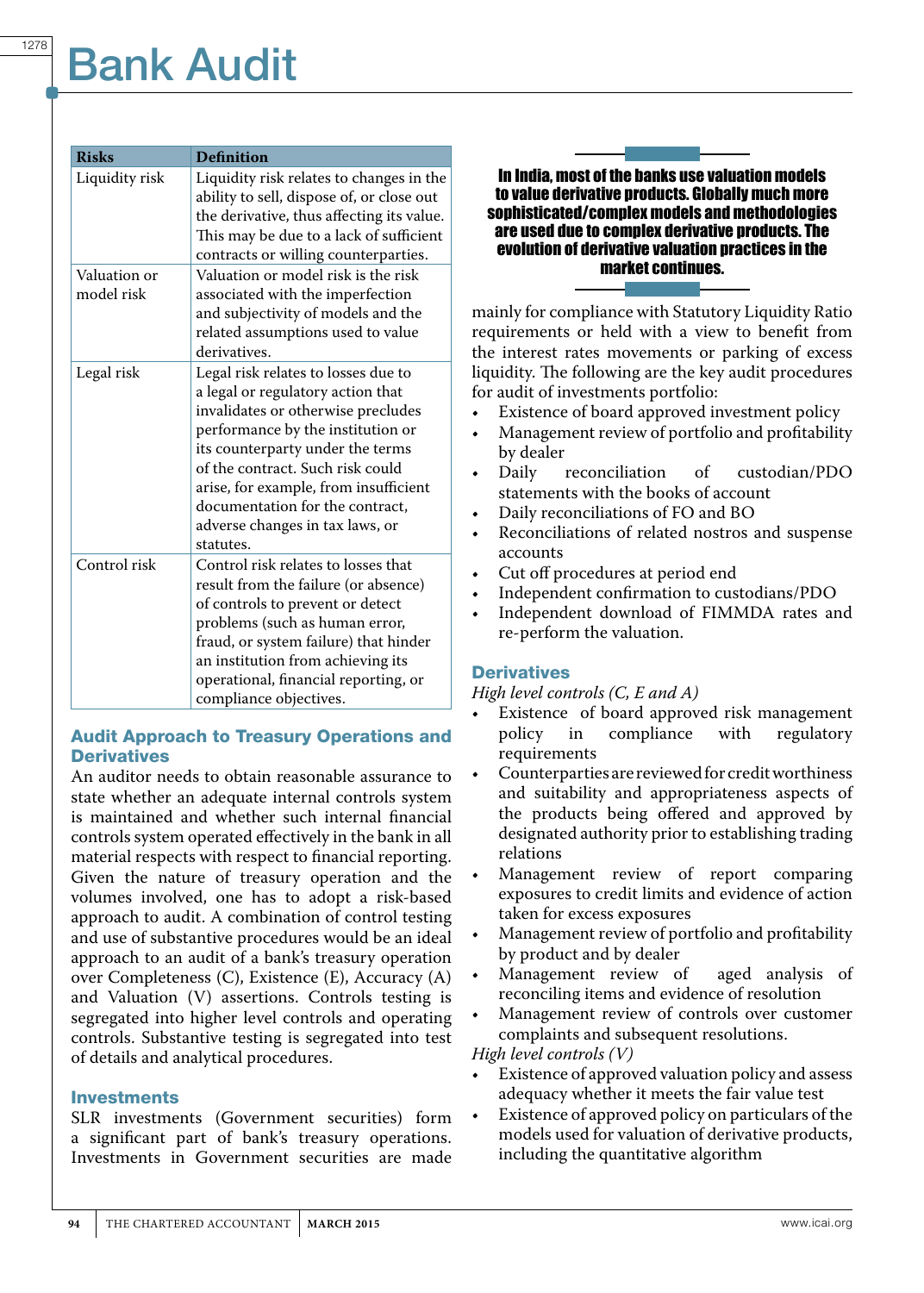|                                                                         | What could go   What controls should a bank                                                                                                                                                                                                                                                                                                                                                                                                                                                                                                                                                                                | <b>Audit procedures (test of</b>                                                                                                                                                                                                                                                                                                                                                                                                                                                                                                                       | <b>Audit procedures</b>                                                                                                                                                                                                                                                                                                                                                                                                                                                                                                                                              |
|-------------------------------------------------------------------------|----------------------------------------------------------------------------------------------------------------------------------------------------------------------------------------------------------------------------------------------------------------------------------------------------------------------------------------------------------------------------------------------------------------------------------------------------------------------------------------------------------------------------------------------------------------------------------------------------------------------------|--------------------------------------------------------------------------------------------------------------------------------------------------------------------------------------------------------------------------------------------------------------------------------------------------------------------------------------------------------------------------------------------------------------------------------------------------------------------------------------------------------------------------------------------------------|----------------------------------------------------------------------------------------------------------------------------------------------------------------------------------------------------------------------------------------------------------------------------------------------------------------------------------------------------------------------------------------------------------------------------------------------------------------------------------------------------------------------------------------------------------------------|
| wrong                                                                   | have?                                                                                                                                                                                                                                                                                                                                                                                                                                                                                                                                                                                                                      | controls)                                                                                                                                                                                                                                                                                                                                                                                                                                                                                                                                              | (Substantive procedures)                                                                                                                                                                                                                                                                                                                                                                                                                                                                                                                                             |
| All transactions<br>are not<br>recorded<br>completely and<br>accurately | Deal tickets are<br>$\bullet$<br>sequentially numbered<br>and deals are sequentially<br>recorded<br>Daily reconciliation of<br>$\bullet$<br>custodian and clearing<br>house statements with the<br>books of account<br>Day end rate scan of prices<br>$\bullet$<br>by MO<br>Daily reconciliations of FO<br>$\bullet$<br>and BO<br>Reconciliations of related<br>$\bullet$<br>nostros and suspense<br>accounts                                                                                                                                                                                                              | Verify maker-checker<br>۰<br>controls (4 eye control) over<br>processing and recording of<br>the transactions<br>Involvement of IT specialists<br>$\bullet$<br>depending on the extent of<br>automation in the processes<br>Verify controls over daily<br>$\bullet$<br>reconciliations of custodian<br>and clearing house<br>Verify controls over FO and<br>$\bullet$<br><b>BO</b> reconciliations<br>Verify controls over<br>$\bullet$<br>reconciliation of suspense<br>accounts and treasury<br>Nostro                                               | Perform cut off procedures<br>$\bullet$<br>at period end<br>Verify period end<br>$\bullet$<br>reconciliations of position,<br>suspense account, treasury<br>nostros and subsequent<br>clearance of unreconciled<br>items<br>Review profitability against<br>$\bullet$<br>budgets and previous<br>periods<br>Perform analytical<br>$\bullet$<br>procedures                                                                                                                                                                                                            |
| Transactions<br>do not exist in<br>the books of<br>account              | Controls over verification<br>$\bullet$<br>of deal slips prepared by<br>dealer and authorised<br>by BO basis dealer<br>conversation slips, voice<br>recording systems, other<br>transcripts<br>Confirmations obtained<br>$\bullet$<br>from counterparties                                                                                                                                                                                                                                                                                                                                                                  | Verify<br>controls<br>$\bullet$<br>over<br>obtaining deal confirmations<br>Verify controls over mark to<br>$\bullet$<br>market confirmation sent to<br>counterparties                                                                                                                                                                                                                                                                                                                                                                                  | Verify validity of trades by<br>$\bullet$<br>vouching transactions to<br>dealer conversation slips,<br>voice recording systems,<br>other transcripts, deal<br>tickets, confirmations<br>received from the<br>counterparty, premium/<br>fees received on trades<br>Send independent<br>$\bullet$<br>confirmations for notional<br>amount and other key deal<br>parameters                                                                                                                                                                                             |
| Incorrect<br>valuation of<br>derivative                                 | All the model inputs should $\cdot$<br>$\bullet$<br>be observable market<br>variables<br>Rates used to mark trading<br>$\bullet$<br>securities to market are<br>obtained from a recognised<br>source and checked by a<br>person independent of the<br>dealing room<br>Input and verification<br>$\bullet$<br>controls exist over input of<br>rates used for revaluations<br><b>Independent Price</b><br>$\bullet$<br>Verification (IPV) wherein<br>internal prices and<br>parameters used to value<br>positions are compared<br>to a corresponding set of<br>independently verifiable<br>external prices and<br>parameters | Verify controls over source of $\cdot$<br>inputs and appropriateness<br>with regard to the product<br>being valued<br>In case valuation models are<br>$\bullet$<br>used, verify the process in<br>the bank to validate these $\cdot$<br>models and understand<br>how the model outputs are<br>corroborated with market<br>information. Use of valuation<br>specialists<br>needs<br>to<br>be<br>considered<br>Understand<br>the<br>banks<br>$\bullet$<br>practice of refining model<br>based valuations to reflect $\cdot$<br>current market conditions | Independently download<br>or sight the download of<br>rates used for valuation<br>Verify accuracy of inputs in<br>the valuation model as per<br>the valuation policy<br>Wherever market quotes<br>are obtained, ensure that<br>the bank has obtained<br>quotes from multiple<br>sources and same are from<br>active market participants<br>Re-performance of year<br>$\bullet$<br>end valuation by valuation<br>specialists<br>Verify results of IPV<br>and understand how<br>management has addressed<br>difference in FV as per its<br>internal valuations and IPV |

### Operating controls and substantive testing for C, E, A and V of derivatives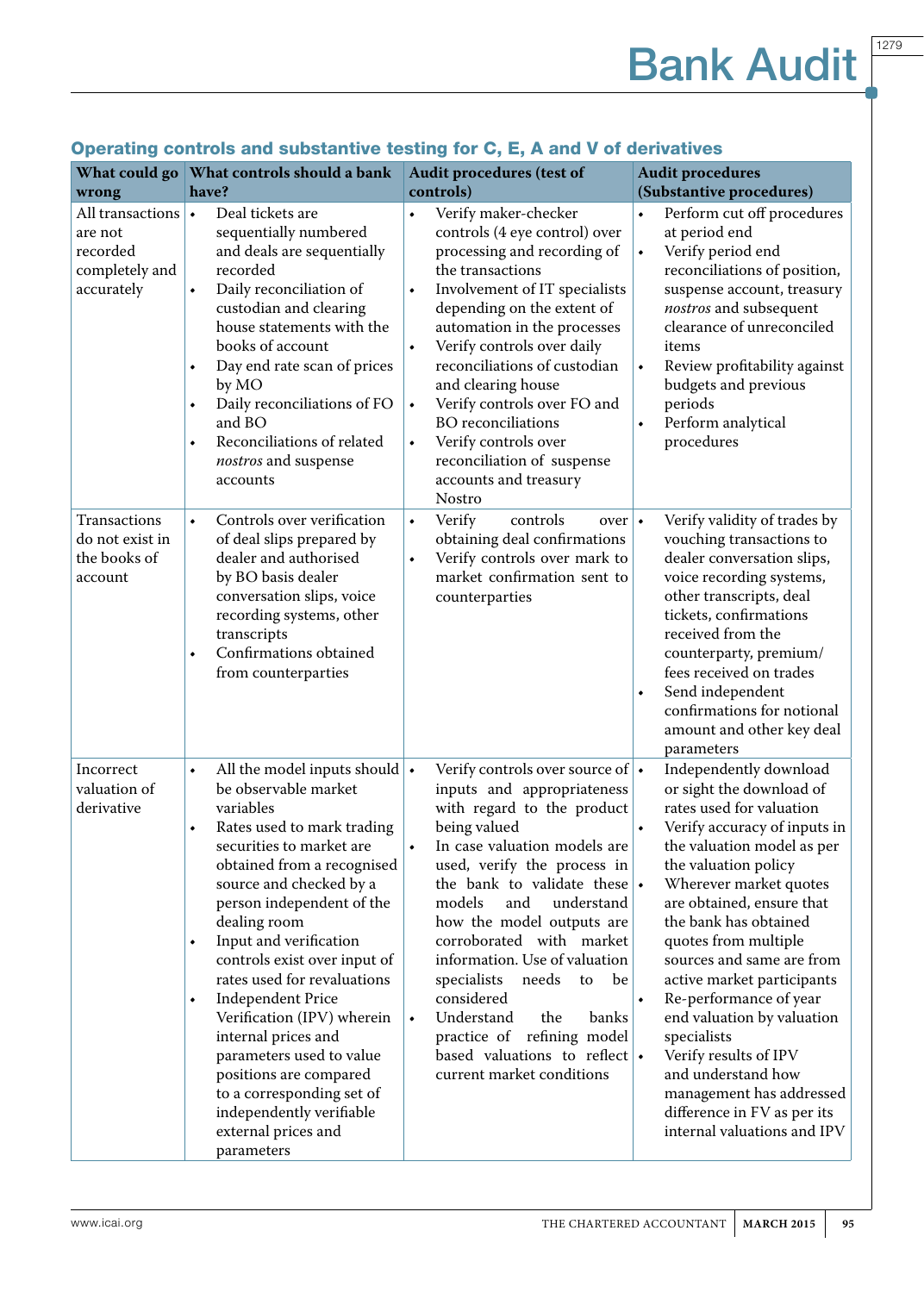| What could go | <b>What controls should a bank</b>                                                                                                                                                                                                                                                                                                                                                                                                                                                                                                                                                                                         | <b>Audit procedures (test of</b>                                                                                                                                                                                                                                                                                                                                                                                                                                                                                                                                                                                                                                                                                               | <b>Audit procedures</b>                                                                                                                                                                                                                                                                                                                                                                                                                                                                                                 |
|---------------|----------------------------------------------------------------------------------------------------------------------------------------------------------------------------------------------------------------------------------------------------------------------------------------------------------------------------------------------------------------------------------------------------------------------------------------------------------------------------------------------------------------------------------------------------------------------------------------------------------------------------|--------------------------------------------------------------------------------------------------------------------------------------------------------------------------------------------------------------------------------------------------------------------------------------------------------------------------------------------------------------------------------------------------------------------------------------------------------------------------------------------------------------------------------------------------------------------------------------------------------------------------------------------------------------------------------------------------------------------------------|-------------------------------------------------------------------------------------------------------------------------------------------------------------------------------------------------------------------------------------------------------------------------------------------------------------------------------------------------------------------------------------------------------------------------------------------------------------------------------------------------------------------------|
| wrong         | have?                                                                                                                                                                                                                                                                                                                                                                                                                                                                                                                                                                                                                      | controls)                                                                                                                                                                                                                                                                                                                                                                                                                                                                                                                                                                                                                                                                                                                      | (Substantive procedures)                                                                                                                                                                                                                                                                                                                                                                                                                                                                                                |
| Rogue trader  | Trades done on intra-desk<br>$\bullet$<br>needs to be subjected to<br>stringent control processes<br>to avoid fictitious trades<br>getting recorded for<br>showing trading P&L<br>Appropriate checks and<br>٠<br>balances to monitor<br>cancellation and<br>amendments of trades<br>Policy and control over late<br>٠<br>booking of trades<br>Review of desk P&L's at a<br>٠<br>gross position level. Net<br>P&L's camouflage losses at<br>individual trade level<br>Adequate MIS to monitor<br>٠<br>open positions and P & L<br>Mandatory leave policy for<br>۰<br>front desk<br>Independent confirmation<br>٠<br>process | Assessment of the bank's<br>۰<br>monitoring framework<br>governing treasury<br>operations<br>Assessment of control<br>culture in a bank dictates<br>the work ethics in which<br>the treasury operations are<br>conducted<br>Understanding of the<br>levers of the business<br>and operations - what<br>incentivises the trader and<br>how can he circumvent<br>controls for personal<br>profiteering<br>Verify policy and control<br>۰<br>over late booking of trades,<br>to avoid those getting<br>captured in the bank's risk<br>reporting system<br>Verify controls to ensure<br>۰<br>compliance of mandatory<br>leave policy<br>Verify controls over<br>٠<br>reconciliation of suspense<br>accounts and treasury<br>Nostro | Send independent<br>$\bullet$<br>confirmations for notional<br>amount and other key deal<br>parameters<br>Obtaining details of the<br>٠<br>staff not in compliance<br>with mandatory leave<br>policy and understanding<br>rationale from appropriate<br>authority<br>Verify period end<br>٠<br>reconciliations of position,<br>suspense account, treasury<br>nostros and subsequent<br>clearance of unreconciled<br>items<br>Review profitability against<br>budgets and previous<br>periods - Desk and dealer<br>level |

### Evolving Concepts in Valuation of Derivatives Globally

In India, most of the banks use valuation models to value derivative products. Globally much more sophisticated/complex models and methodologies are used due to complex derivative products. The evolution of derivative valuation practices in the market continues. Over the years, refinements have been made to valuation models to reflect current market conditions. The following is a summary of evolving global market valuation practices in derivatives space:

CVA/DVA: The fair value of derivatives must be adjusted to reflect the risk that a counter party might default on its obligations. This adjustment is called the CVA. Fair value of liabilities needs to include suitable adjustment for the possibility that the bank might not fulfil its obligations,

because third parties would take this into account in their pricing. This is commonly referred to as DVA.<br>Change

- • *Change in Valuation Approach for Collateralised Derivatives:* Participants are now using Overnight Indexed Swap (OIS) curve-based discounting rates as opposed to the previous market wide assumption of using LIBOR based discounting. When a derivative is collateralised then OIS rates drive the funding cost/benefit of the trade and hence are viewed as a more appropriate discounting rate than LIBOR.
	- **Funding Spreads:** The move of collateralised derivatives to OIS-based discounting renewed the debate about whether it is still appropriate to value uncollateralised derivatives based on LIBOR discounting. Ongoing refinement of the derivative valuation process has led to